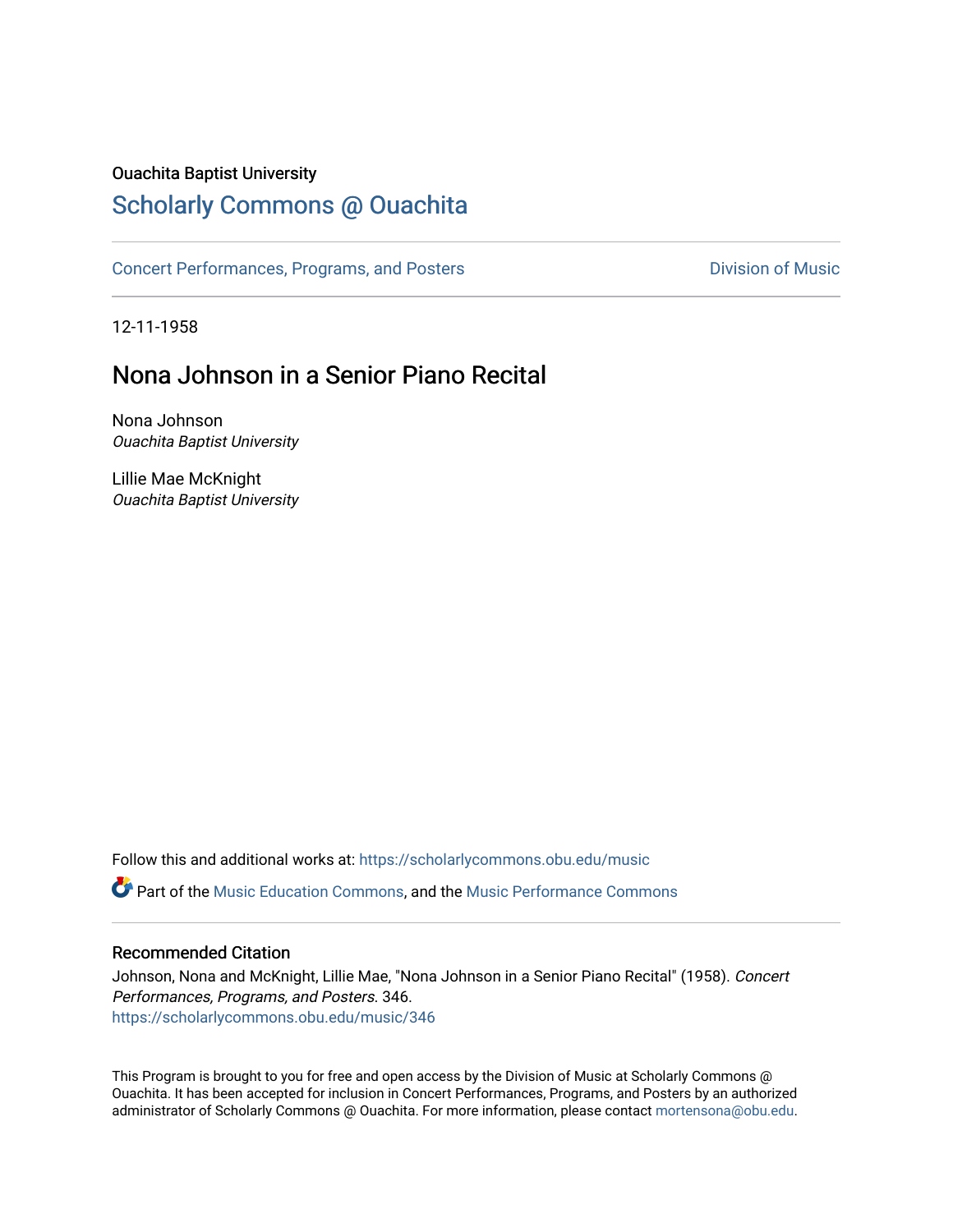#### The Division of Fine Arts

of

#### OUACHITA BAPTIST COLLEGE

presents

# **NONA JOHNSON, PIANIST**

pupil of Evelyn Bowden

in

Senior Recital

Assisted by

**LILLIE MAE McKNIGHT, ORGANIST**  pupil of Evelyn Bowden

December 11, 1958

8:00 p. m.

Mitchell Hall Auditorium

Ralph A. Phelps, Jr. James T. Luck President Chairman

 $\mathbb{V} \rightarrow \mathbb{R}$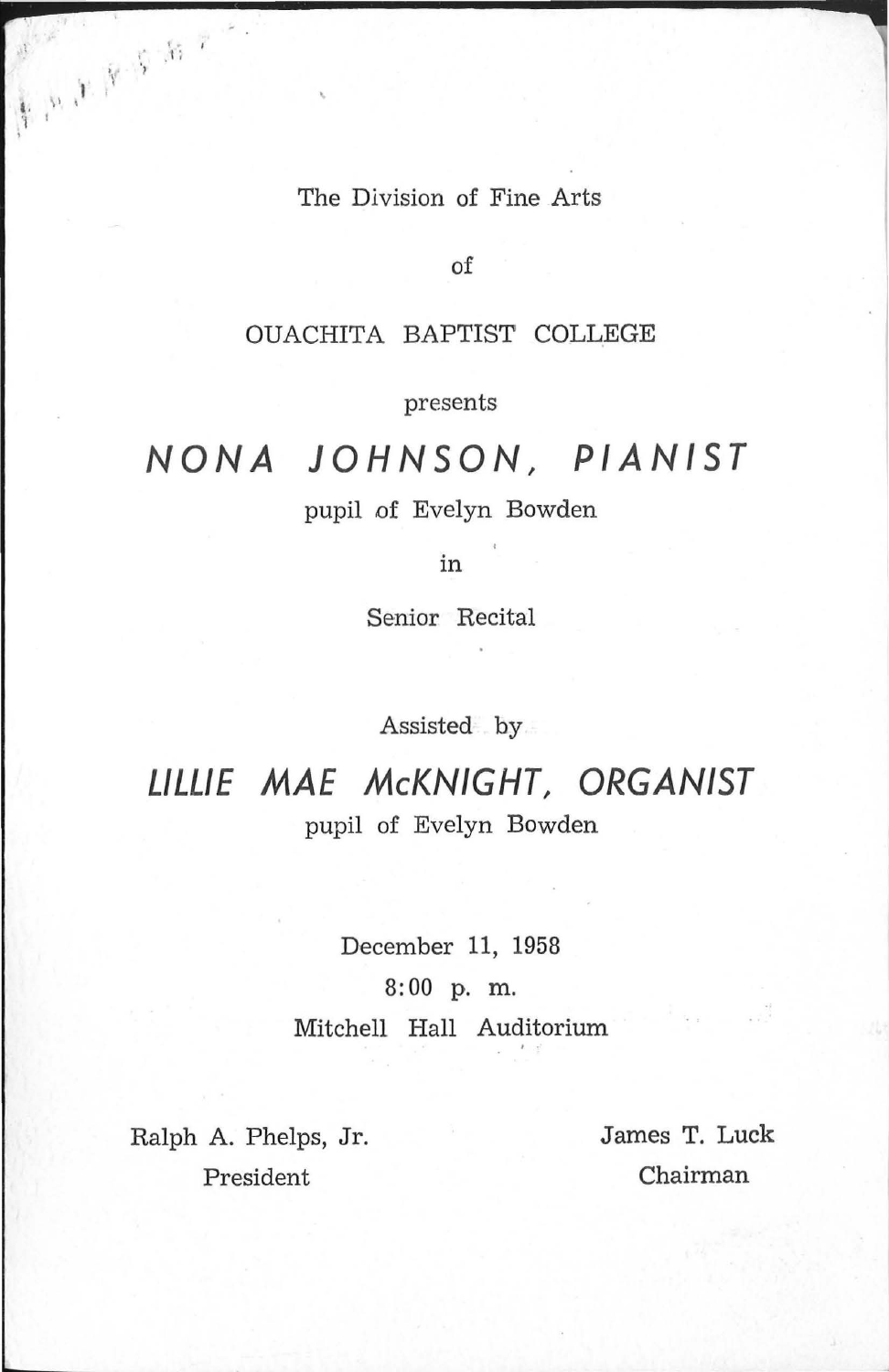PRO

#### Bourree

Bach-Saint-Saens Miss Johnson

Prelude and Fugue in C Major Miss McKnight Bach

Songs Without Words, Op. 19, No. 1. Mendelssohn Etude, Op. 10, No. 12. Chopin

Miss Johnson

 $-0-$ 

 $-0-$ 

In Paradisum

STA START

Miss McKnight

n.

Dubois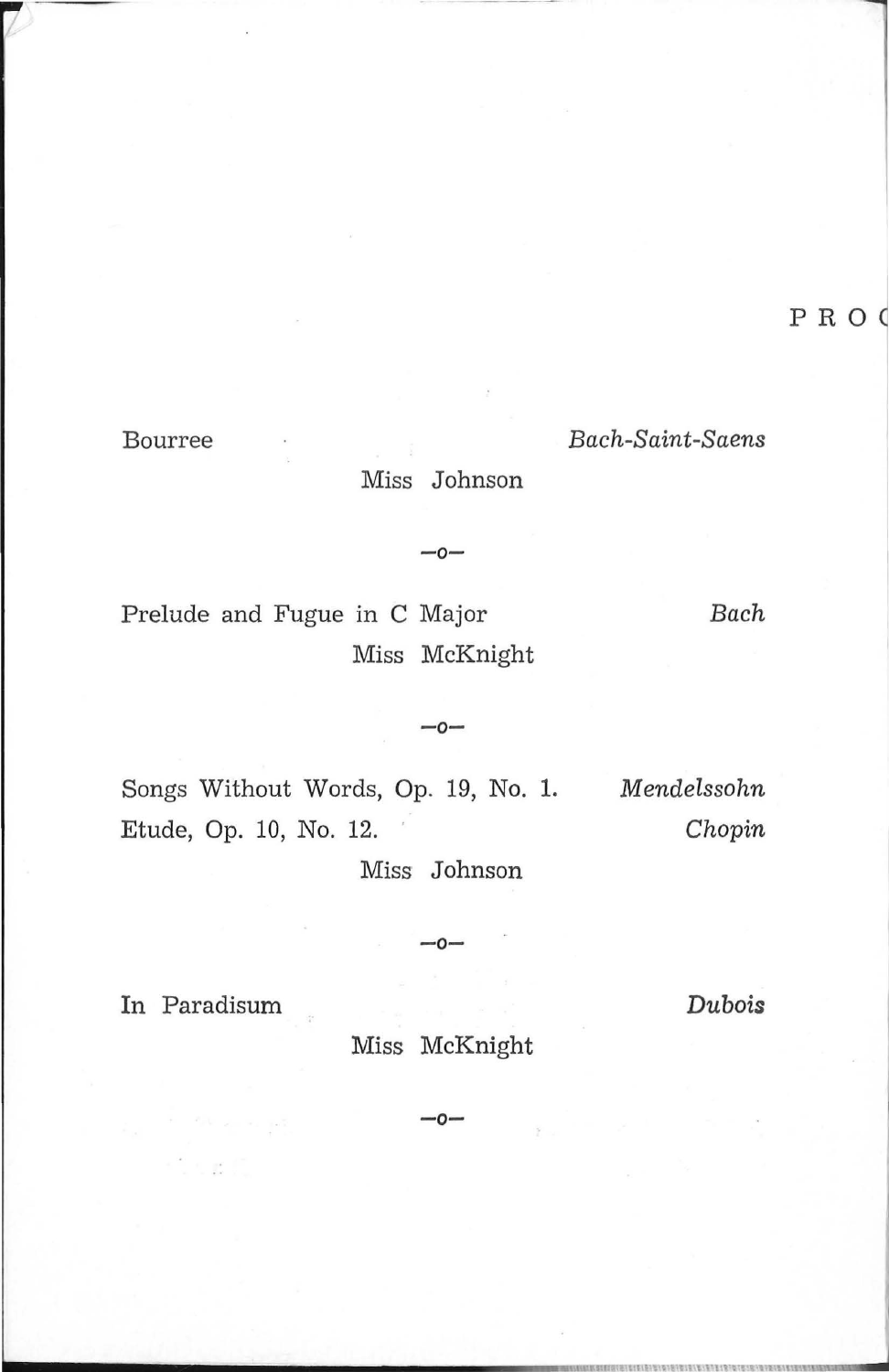$: R A M$ 

Etude in E Major, Op. 8, No. 5. Arabeske, Op. 39, No. 4.

Scrabine MacDowell

Miss Johnson

 $-0-$ 

Rhapsody on Noels

Miss McKnight

 $-0-$ 

Eugene Gigout

Fantasia in C Minor

Mozart

Miss Johnson

 $-0-$ 

(Miss Bowden will play Grieg's accompaniment for a second piano.)

 $-0-$